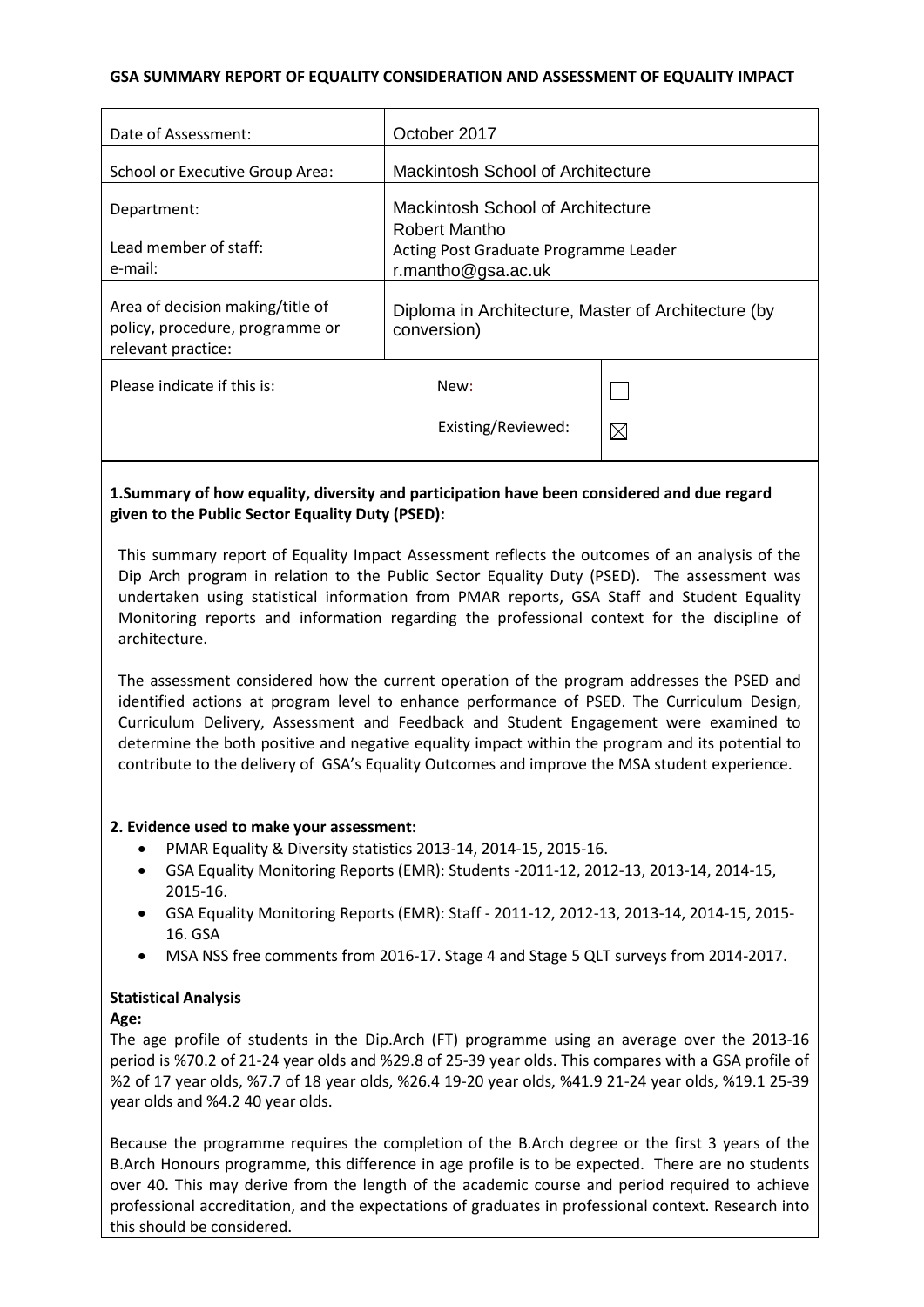#### **Disability:**

The average percentage of students in the Dip.Arch programme who disclosed a disability over the 2013-16 period is %10.4, which compares to the GSA average of %16.9. 2015-16 data indicates an increase to %12.5 of disclosed disabilities by MSA students.

The predominant disability reported is coded as Specific Learning Difficulty; however there is a marked increase in the reporting of Mental Health Conditions . The RIBA is active in relation to student mental health in Architecture programmes and a focused review of how the Mackintosh School supports mental wellbeing within the programme and its delivery would be useful.

#### **Ethnicity:**

The averages over the period of 2013-16 for the DipArch program cohort are %70 White, %27.4 BAME and %2.6 unknown or information refused. This compares with the GSA %78 White, %20.5 BAME and %1.5 unknown or information refused.

The largest segment of the MSA BAME cohort is Chinese, with all other segments being small percentages of this category. The data available for UK Domiciled BAME students in the MSA does not breakdown between Postgraduate and Undergraduate and is reported for 2015-16. For this reporting period the MSA has %12 UK Domiciled BAME students, which is higher than the GSA average of %9.

#### **Sexual Orientation:**

Over the 2013-16 period the majority of the Dip.Arch cohort identified as Heterosexual at %81.1, with the Information Refused category at %14.98 being the next largest response; Lesbian, Gay and Bisexual (LGB) students are however represented as are those identifying with other. The student cohort at GSA institutional level has a higher percentage of students identifying as LGB.

### **Gender Identity:**

During the period 2013-16 the Dip.Arch cohort identified as %45.3 Female and %54.7 Male with slight fluctuations year on year and a gradual reduction in the number of female students in the Mackintosh School as a whole from a high of 63% in 2007-08. It is recognised that this is an area which needs to be addressed, particularly in light of information gathered from the NSS and QLT (see Qualitative Data below).

#### **Religion or Belief:**

The data for 2013-16 show that the Dip.Arch cohort was %47 No Religion, %22 Christian, %7.5 Muslim, %6 Buddhist, %2 Other, %1.5 Sikh, %1 Spiritual and %11 Information Refused. For the GSA during this period the data was %54 No Religion, %19 Christian, %2 Muslim, %3 Buddhist, %3 Any Other, %1 Hindu, %1 Jewish %.5 Sikh, %1 Spiritual and %14.5 Information Refused. This data shows little variation in the main categories but indicates diverse representation of religion/belief and no belief within the cohort.

#### **Qualitative data**

The need for further qualitative data on the student experience as it relates to identity based concerns and the learning environment/culture has been identified as a priority for further action. A free comment from the 2016-17 NSS and a comment in a QLT from 2015 suggest that explicit measures to address sexism within the culture of architecture should be considered.

#### **Staff data**

The GSA wide staff data does not currently allow detailed analysis at programme level however there is a clear majority of male staff, which reflects the gender balance of the profession. However, it is recognised that this may be related to comments with regard to sexism highlighted above. The lack of diversity in the staff cohort needs to be addressed and work will be undertaken in liaison with Human Resources to develop a plan to address data gaps and all areas of under representation.

**3.Outline any positive or negative impacts you have identified:**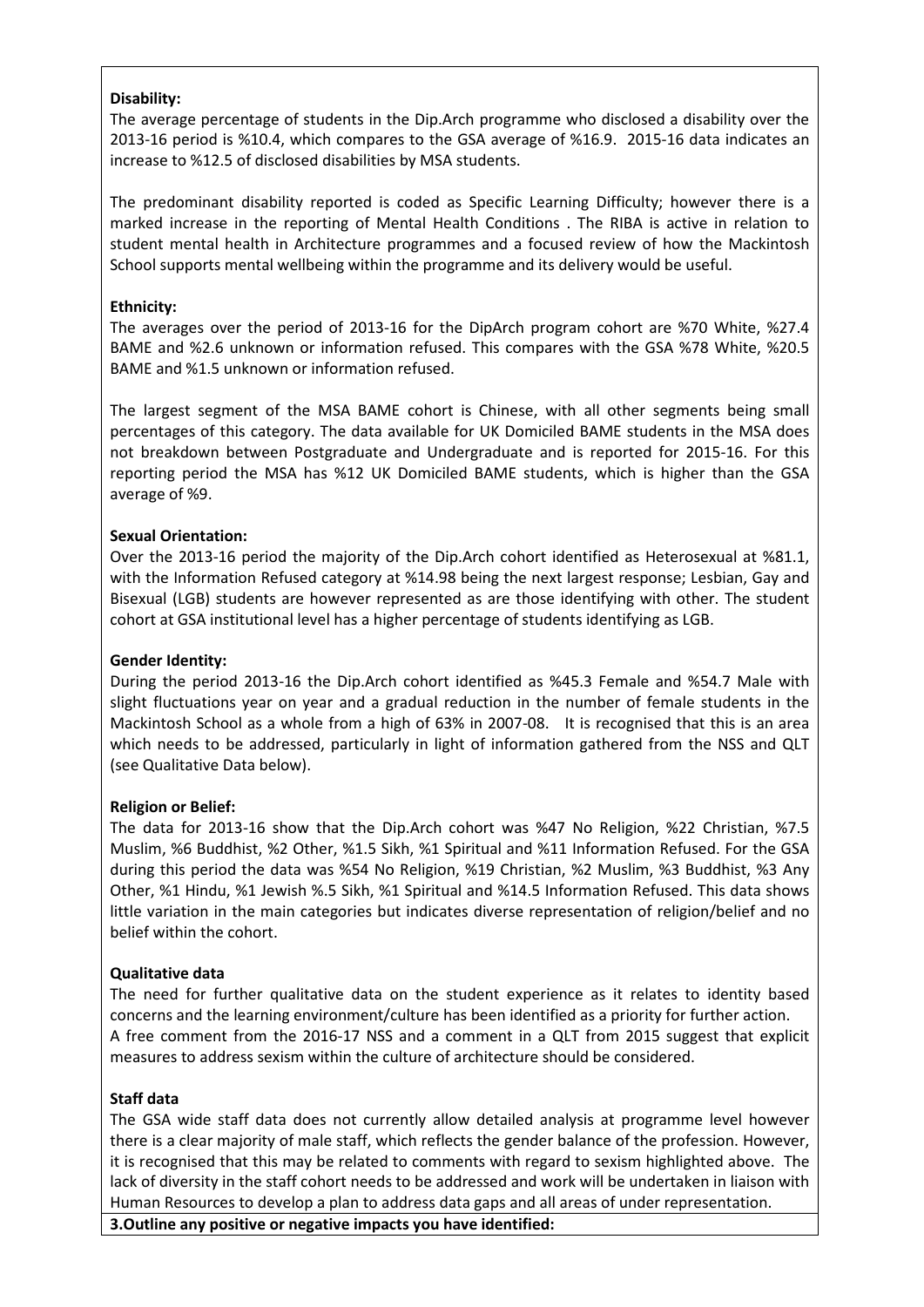#### **Admissions**

The DipArch reviews all applications and all online portfolios to determine a list of those candidates to be invited to a personal interview. The admissions criteria are based on academic performance as well as a portfolio of work. This allows the consideration of candidates from diverse background and staff are aware that candidates of various ages, range of experience and cultural background can meet the criteria for admissions in a range of different ways. However at this time the Dip.Arch does not have WP goals appropriate at a Postgraduate level, this will be considered for future admission cycles in the context of under representation.

The interview is seen as an opportunity to engage in a more developed appraisal by both the candidate and Dip.Arch staff and allows staff to examine the work with context provided by the candidate. This provides an opportunity to ensure assumptions about candidates are not being made by contextualizing each application to understand the candidate beyond what can be gained from transcripts, application materials and on-line portfolios in isolation.

Overseas students are offered a Skype interview; to ensure that all students are able to discuss their work with staff members and that they have the opportunity to question staff about the program. Interviews are carried out by 2 members of staff and whenever possible with staff of both genders. Many of our applicants are female and gender balance is a recognized issue in the profession; demonstrating the presence of women on the staff and in the profession can contribute to the recruitment of female students. Additional efforts to market the Dip.Arch programme to students from diverse backgrounds could encourage a more diverse student cohort.

There is potential to extend positive impact for women and UK domiciled students from BAME groups by reviewing recruitment materials and processes in conjunction with the BArch programme team, GSA recruitment, marketing and the WP team. This will be an important strand of the forthcoming review of the Dip Arch programme.

#### **Curriculum Design**

The programme Learning Outcomes require students to demonstrate their ability to work with their peers and to "Deal with complex ethical and professional issues and make judgements on issues not addressed by current professional ethical codes and practices." This explicit requirement for the DipArch to contain academic material requiring students to directly consider the complexities of contemporary society embeds equality, consideration of cultural differences, varied social viewpoints, global concerns and the exchange of ideas between professionals and user groups in the program and clearly contributes positively to the mainstreaming of equality. This aspect of the curriculum has a positive impact on the MSA PSED, and it places the responsibility to consider equality at the centre of a student's education. This is demonstrated through the approach to the design of the programme which provides a rich, wide ranging set of theoretical and practical learning experiences that exposes students to the complex territory of the discipline of architecture.

The practice of architecture requires a broad understanding of the social, cultural, political, economic and historical factors that influence the built environment. This exposes students to the varied aesthetic, health and well-being, regulatory and ergonomic demands of contemporary society. The focus of the program is the European city, first Glasgow and then a selected city on the continent of Europe, with the mix of user groups and programmatic requirements present in these diverse contexts. The curriculum requires students to gain first-hand experience in communities with specific and unique characteristics and needs which have both differences and similarities. The ability to understand needs of users and colleagues from across various spectrums, gender, ethnicity, age, sexual orientation and ability is implicit in the discipline of architecture. These issues are discussed in contextualization of design briefs, subjects of lectures in Architectural Technology and Housing and Urban Studies, in Studio tutorials and project reviews. This highlights the central role that issues of equality and diversity play in the program curriculum and clearly evidences that student's engagement with these issues is in every sense a mainstream aspect of the programme. **Curriculum Delivery**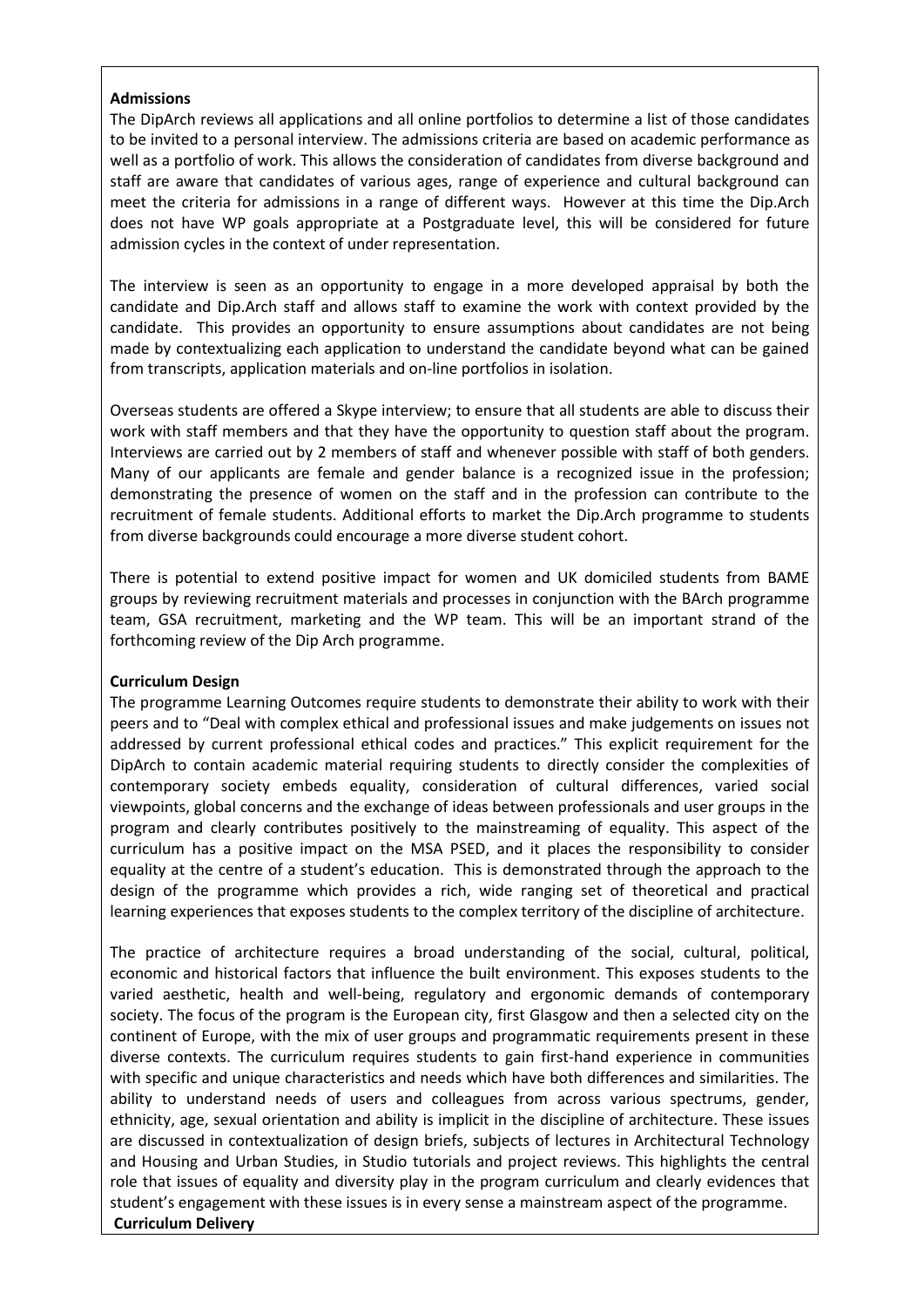The teaching practices in the DipArch include lectures, group tutorials, individual tutorials, peer learning to project reviews, seminars and workshops. These diverse practices are aimed at effectively delivering the program and also contribute to meeting the diverse learning styles and needs of students regardless of protected characteristic.

The goal of all teaching instruments in the DipArch is to provide students with a structured, selfdirected learning experience that is predicated on critical reflection. Critical reflection is in the first instance student based, with staff providing outside critical feedback, founded on the material presented by the student in pursuit of personal academic goals. This approach is not specifically aimed at supporting students with diverse needs, backgrounds and abilities, however the attention given to the development of self-confidence and critical practice supports the individual needs of each student, necessarily recognizing and valuing their unique qualities, histories and perspectives. Respect for individual characteristics in the delivery of the program with the objective of enabling each student to confidently pursue their personal and architectural identity is an explicit acceptance of the GSA's PSED and equality agenda.

In addition the Dip.Arch seeks to advance equality through the following means:

## **Good communication to support disabled students; those with caring responsibilities or commitments due to religion or belief; international students**

- Students are supplied with a diagram outlining the structure of both the program and the individual components which form it, a yearly timetable and course outlines, which present the briefs, the aims and the learning outcomes of each course and the plan of events for each individual week of the academic year. This material is introduced verbally and the documentation is available on the GSA's VLE.
- Regular communication through the VLE announcement of any changes, additions or relevant information raised by students or staff. While this clear communication of the organization and structure of the academic calendar is aimed at the smooth operation of the program and a good experience for all students, it also supports students with a range of needs, from students who are coordinating part time employment, to those who require additional time to digest written material.

## **Demonstrating the mainstreaming of diverse cultural perspectives through the operation of the program:**

- Stage Leaders and Specialist Subject tutors provide a visual presentation of the range of responses by previous students to project briefs and their development. These as well as further examples are placed on the Stage VLEs for student reference. These pieces of work demonstrate the variety of student background and interests and also provide students with a clear understanding of the range of responses that are appropriate to the program assignments, as well as illustrating different approaches to learning or varied backgrounds and references.
- Staff and students meet each week during the school year in a selection of teaching and learning fora; providing the opportunity for students and staff to build collaborative working relationships where teaching staff can develop a strong understanding of the characteristics, skills and interests of individual students.
- Structured peer reviews, peer assessment and informal studio peer learning are supported by the physical studio and both reflect and contribute to the studio ethos of the D.Arch. Exposure to different opinions from both staff and peers establishes the value of exposure to a range of opinions, experiences and approaches, extends student awareness of diversity and the need to account for various perspectives in their practice.
- A critical self-reflection journal has recently been introduced in the D.Arch program to help students build a robust practice of critical self-reflection to support their peer exchanges in the studio. While this has no explicit relationship to equality issues, critically aware practitioners whose attention is directed to the diverse nature of the society they serve, should reflect on these issues and it can be expected that this practice raises awareness of the role each of us plays in ensuring difference is valued and celebrated within the learning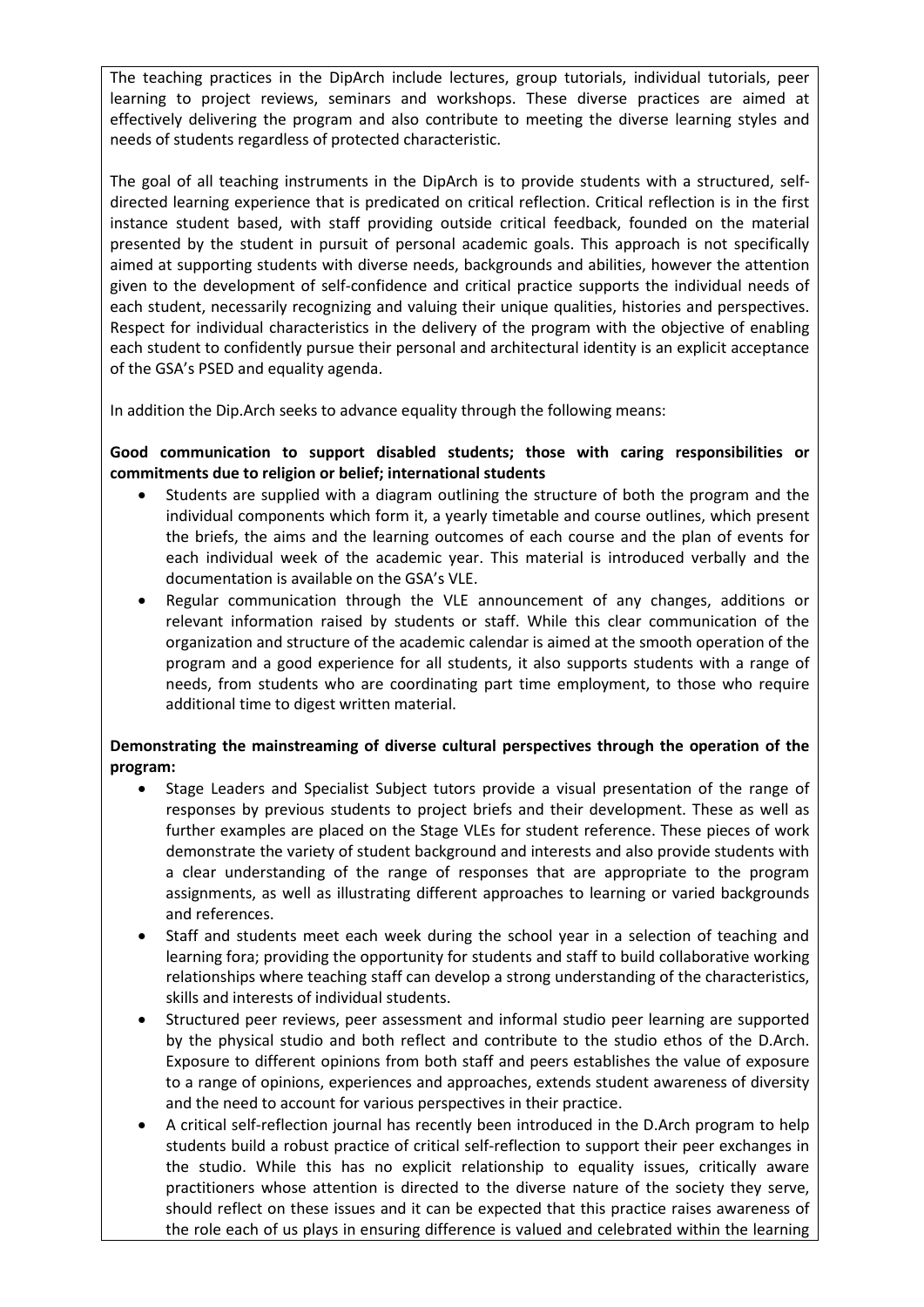environment and the profession.

#### **Proactive support for disabled and international students:**

- Stage Leaders review all student IRF reports with the student and provide appropriate adjustments to the course where required to support student learning. This approach to the support of individual needs is an extension of the program's design which anticipates diverse needs and commitments
- Academic support for curriculum delivery and student progression is delivered through a range of additional skills inputs at programme level, from seminars, workshops and individual tutorials; Stage Leader office hours also allow students with individual needs to receive support if necessary.
- MSA have an active and productive relationship with GSA's Student Support and Development Services (SSDS) and students have access to a range of learning support workshops and specific provision for those for whom English is not their first language

#### **Flexible delivery:**

The potential for MSA to enhance flexibility of access to course materials and teaching through use of the VLE has been identified as an opportunity to meet the needs of students relative to preparation for lectures, revision/checking of content and comprehension. This will be particularly useful for some disabled students, students with caring or faith based commitments, students for whom English is not there first language and students regardless of protected characteristic who may from time to time be unable to attend. This may also be of particular benefit to Part time students.

#### **Assessment and Feedback**

Significant work has been undertaken in the Dip.Arch in direct response to student feeback, to improve student comprehension of the assessment process. While the student feedback has raised no explicit equality issues, feedback that discusses the complexity of the language used in the LOs clearly has implications for students, particularly those with specific learning disabilities and for whom English is a second language. To that end 4 separate staff led assessment workshops have been designed, which are supported by scheduled peer review and assessment. In both Stage 4 and Stage 5 there is an assessment workshop in both semesters, in which staff lead a structured discussion of the learning outcomes and where students then work in groups to utilize the LOs with a piece of historical work. The students also use peer activities to develop their understanding of the assessment process, helping to consolidate the knowledge outlined in the staff led workshops.

These efforts to clarify assessment for students are directly related to the MSA's delivery of the PSED in that it provides an understanding of the assessment criteria well in advance for all students, allowing students with specific learning disabilities or those with diverse cultural/educational backgrounds or experience to address any concerns prior to the assessment period. This also allows staff to identify and work with students who may require additional support during the examination period. It also provides information and insight regarding the assessment process beyond the text based format of information published in the Programme Specifications, allowing all students to work with the information and one another to develop their knowledge of the process in ways appropriate to their personal needs.

Assessment procedures and the use of variable assessment tools across the program recognises and anticipate diverse learning experience, style and needs, providing students with an opportunity to evidence their learning and competency in various ways; including presentations, written submissions, portfolio submissions, exhibition submissions, individual and group submissions and formal examinations. Using a range of assessment and feedback processes is critical to support student learning and particularly for those with learning differences/disabilities, students from a range of educational backgrounds and cultures and for those for whom English is a second language including those who use BSL.

The goal of recent revisions to the presentation of feedback and assessment procedures has been to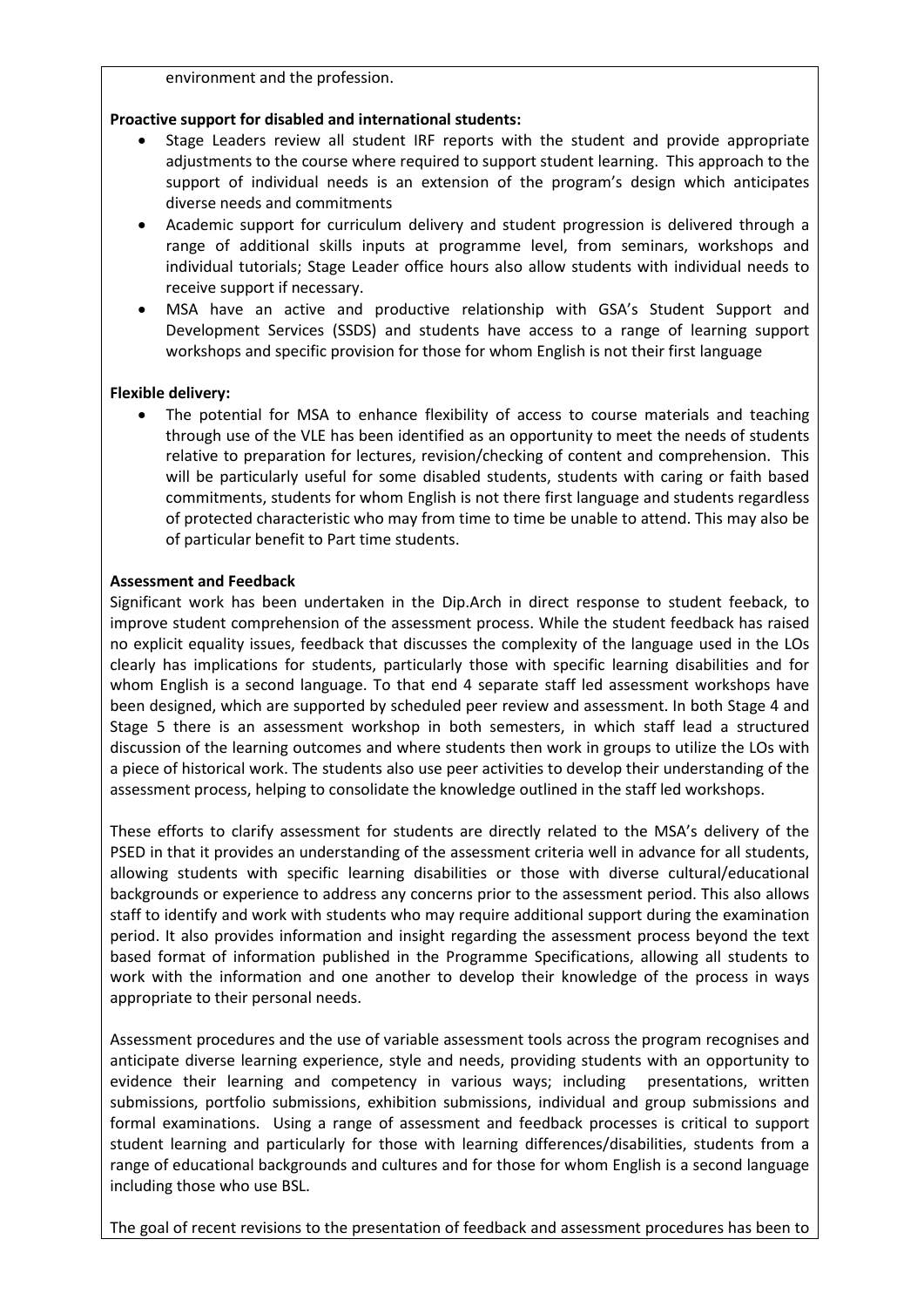provide all students with an understanding of the assessment process, while also ensuring that they realise that assessment is not simply the end, but provides information that has educational benefits and is integral to their learning process. The approach to assessment is designed to have a positive impact by building confidence and reducing anxiety regardless of protected characteristic.

#### **Student Engagement**

The views and critiques of the programme by students are collected through the formal SSCC process as well as QLT questionnaires and inform MSA wide reflection as well as the refinement of the program each year. This offers the program team the opportunity to examine the experience of students and to identify areas of programme delivery and assessment methods that can be adjusted to better anticipate diverse needs. The MSA also uses a student-led forum to address the day-to-day delivery of the program and in which course content can also be discussed at an operational level. In the Dip.Arch regular year meeting in both Stage 4 and Stage 5 also offer students the opportunity to raise the day to day issues that they wish to address during the academic year.

Direct action by students in 2016/17 however made it clear that these processes are not well understood by students and that MSA needs to more effectively communicate both the importance of student feedback and the process by which students contribute to curriculum development and delivery. To address these issues, during 2017-18 academic session, the Dip.Arch students will twice undertake a Quality Enhancement Questionnaire coordinated by the GSA Learning and Teaching department with the objective of enabling action to be taken during the year.

Over the course of the current academic session 2017-18 students will be engaged in a discussion of their views regarding equality and diversity within the Dip.Arch programme and the profession. The goal of these discussions is to gather qualitative evidence regarding the student experience and to involve students in MSA's developing approach to mainstreaming equality and meeting the requirements of the PSED.

As part of the effort to understand the student experience, including student's identity based experience and perceptions of equality and diversity, there will be consultation workshops with Dip.Arch students. Over the course of the current academic session 2017-18: students will be engaged in discussion of their views regarding equality and diversity within the Dip.Arch program and the profession. The goal of these discussions is to gather qualitative evidence regarding the student experience and to involve students in MSA's developing approach to mainstreaming equality and meeting the requirements of the PSED.

#### **Professional Context**

Although the objective of this assessment is to understand how the Dip.Arch program effectively addresses the PSED , a brief summary of the conditions and concerns regarding equality in the professions is relevant.

The profession is attempting to understand the reasons for both perceived and actual inequalities in the architecture and construction industries. The historically white heterosexual male dominated culture of architecture and construction has undergone some change, however a recent study of women in architecture revealed the stubborn persistence in the disparity in pay between women and men and a shocking level of women who experience sexist attitudes in their careers. People from BAME groups are also under represented in the profession and in leadership roles, much lower than in society as a whole.

The RIBA has initiated a variety of programs to address these problems, from a mentoring program, a role models program and guidance documents for practitioners. These concerns in the professional context play a direct role in the MSA's efforts to encourage diversity and inclusion, with careful consideration and reflection of all aspects of our operation, from extending opportunities to study as well as efforts to support students during their time at the school. It is however clear that more work is required and that the perceptions of the profession may play a role in which students choose to consider studying and also progressing to a career in architecture.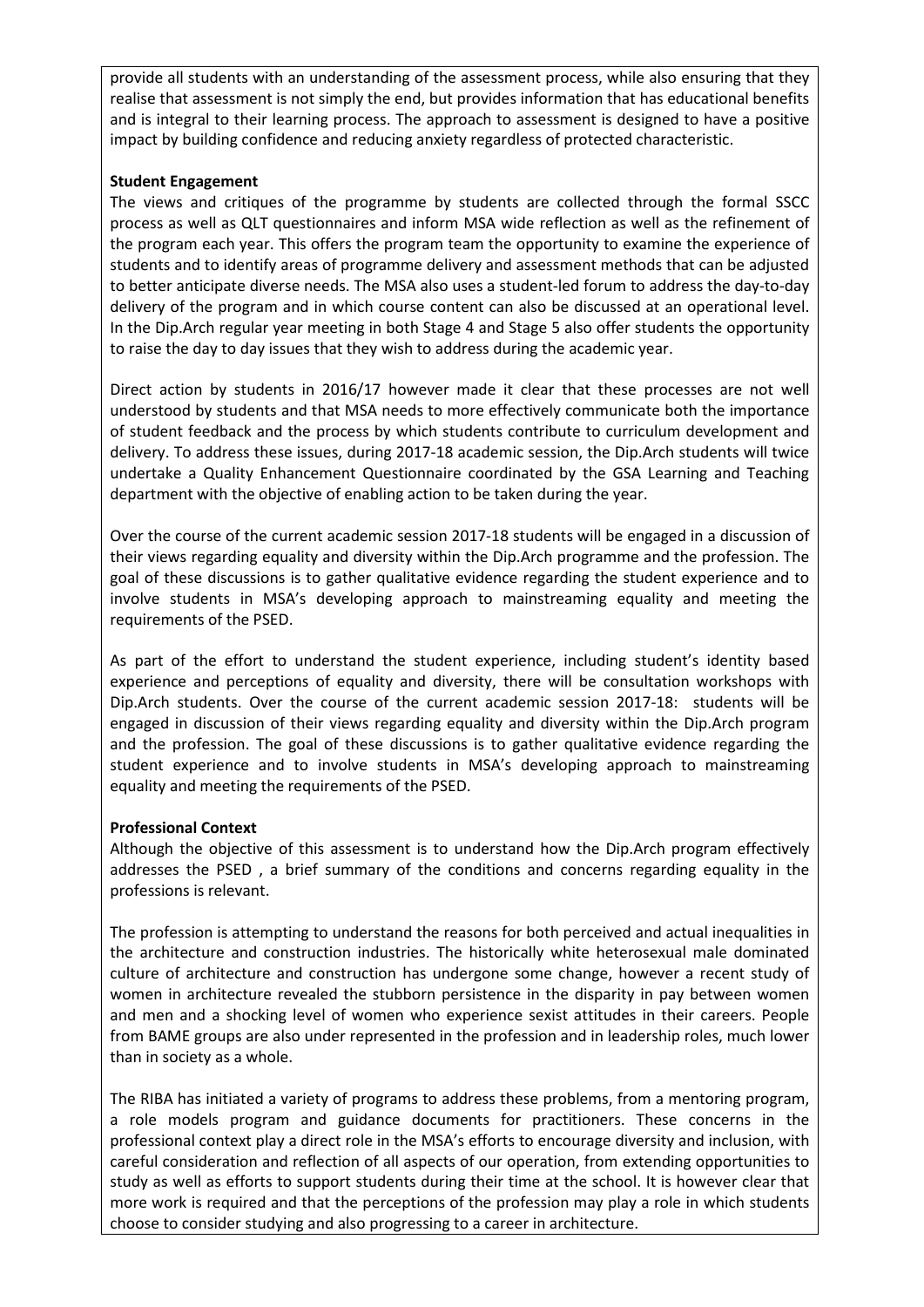The MSA has been engaged in revisions to the program over the last 7 years that highlight the range of career options that an architectural education can provide. The B.Arch program introduces students to various forms of architectural practice. For example: the role of the community architect pursuing socially concerned practice, who works to generate outcomes for communities that go beyond individual buildings. This is reinforced in the Dip.Arch program in Stage 5 where students who are interested are encouraged to explore alternate forms of practice in the Final Design Thesis (FDT). This has resulted in numerous FDT proposals that are founded on research that identifies community initiatives and user agency in the development of the architectural agenda. The FDT also encourages students who have an interest in architectural theory and are considering alternatives to working in a normative professional practice, such as speculative design or writing. The goal of the FDT is to present and encourage a wide range of architectural thinking, to explore diversity and to support each student's individual academic and professional goals.

Evidence that this results in a less gendered academic culture, or definitively a more diverse set of approaches and outcomes for students is not available. However it does introduce students to the potential for more open outcomes that meet the varied needs, ambitions and circumstances of our graduates.

There is an intention to further pursue the goal of mainstreaming equality and diversity in more explicit ways as the Dip.Arch program is developed. The programme is currently being reviewed for possible revisions to enhance the learning experience and to address issues raised by students. The goal of mainstreaming equality in more explicit ways is part of this review and the PSED is being discussed, as are the concerns within the profession. The engagement and involvement of students in considering equality within the program and profession will be a key element in the Dip.Arch review.

| <b>Action</b>                                                                                                                                                                                                       | <b>Equality Impact</b>                                                                                                                       | Person responsible                                                                | <b>Time frame</b>                      |
|---------------------------------------------------------------------------------------------------------------------------------------------------------------------------------------------------------------------|----------------------------------------------------------------------------------------------------------------------------------------------|-----------------------------------------------------------------------------------|----------------------------------------|
| <b>Staff Development</b><br>Dip.Arch Programme<br>Leader to schedule MSA<br>staff development<br>session to discuss the<br>PSED of the MSA and to<br>examine methods to<br>mainstream equality in<br>the programme. | Increase awareness of<br>PSED and issues specific<br>to MSA. Develop a<br>strategy for<br>mainstreaming equality<br>in the program           | Dip.Arch Programme<br>Leader                                                      | Semester 2 of 2017-18<br>academic year |
| <b>Student Consultation</b><br>Dip.Arch Programme<br>Leader to schedule<br>student consultation<br>sessions to discuss<br>equality and diversity.                                                                   | Increase student<br>participation in<br>mainstreaming equality<br>and diversity. Provide<br>information and improve<br>evidence base.        | Dip.Arch Programme<br>Leader, Stage 4 Leader<br>and Stage 5 Leader                | Semester 2 of 2017-18<br>academic year |
| Contact and work with<br>the RIBA regarding<br>gender inequality to<br>develop programs and<br>tools for addressing<br>inequality in profession.                                                                    | Generate potential<br>tactics for improving<br>gender balance in D.Arch<br>program and address<br>gendered perceptions of<br>the discipline. | Dip.Arch Programme<br>Leader                                                      | Semester 2 of 2017-18<br>academic year |
| Dip.Arch Programme<br>Leader to discuss with<br>Stage Leaders the use of<br>the GSA VLE to increase                                                                                                                 | Advance equality by<br>improving access to<br>learning and teaching for<br>students regardless of                                            | Dip.Arch Programme<br>Leader, Stage 4 Leader<br>and Stage 5 Leader<br>and MSA SMG | Semester 1 of 2017-18<br>academic year |

#### **4.Actions you have taken or planned as a result of your findings:**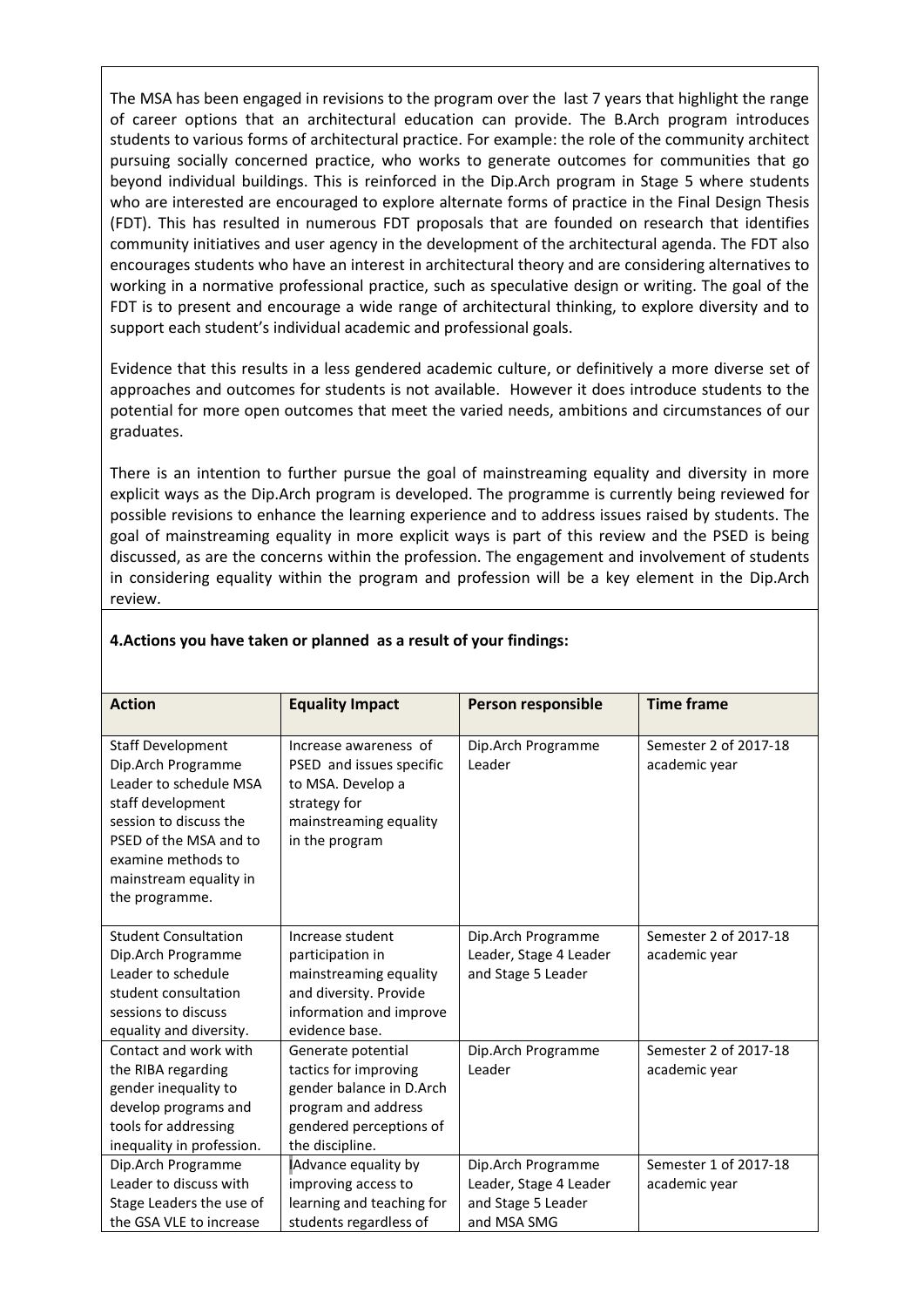| flexibility of access to<br>curriculum, teaching and<br>support.                                                                                                                   | protected characteristic.                                                                                                                 |                                                                    |                                                                                    |
|------------------------------------------------------------------------------------------------------------------------------------------------------------------------------------|-------------------------------------------------------------------------------------------------------------------------------------------|--------------------------------------------------------------------|------------------------------------------------------------------------------------|
| Research possible causes<br>for low numbers of older<br>students and potential of<br>PT BArch/Dip.Arch in this<br>respect.                                                         | Advance equality for<br>older people.                                                                                                     | MSA SMG                                                            | By 2018-19 academic<br>session.                                                    |
| Review Programme level<br>support and curriculum<br>design/delivery with<br>reference to student<br>wellbeing                                                                      | Advance equality for<br>disabled people and<br>support wellbeing<br>through inclusion<br>regardless of protected<br>characteristic.       | Dip.Arch Programme<br>Leader, Stage 4 Leader<br>and Stage 5 Leader | <b>Consult 2017-18</b><br>with implementation<br>form 2018-19 academic<br>session. |
| MSA SMG to agree and<br>initiate action to address<br>the underrepresentation<br>of women and people<br>from BAME groups in the<br>MSA staff group.                                | Eliminate discrimination<br>and advance equality for<br>women and people from<br><b>BAME</b> groups.                                      | MSA SMG/GSA HR                                                     | <b>Through 2017-18</b><br>academic session.                                        |
| PG PL to work with staff<br>team to address sexism<br>and all forms of<br>discrimination or<br>harassment when it<br>arises in the learning<br>environment.                        | Eliminate discrimination<br>and harassment.                                                                                               | Dip.Arch Programme<br>Leader                                       | Semester 1 of 2017-18                                                              |
| Initiate discussions with<br><b>GSA</b><br>Recruitment/Marketing<br>and WP to discuss goals,<br>develop and implement a<br>plan to recruit a more<br>diverse range of<br>students. | Advance equality for<br>women, people from UK<br>domiciled BAME groups<br>and from socio<br>economically<br>disadvantaged<br>backgrounds. | Dip.Arch Programme<br>Leader                                       | Semester 2 of 2017-18                                                              |

## **5. Where/when will progress and the outcomes of your actions be reported and reviewed:**

The actions developed through this equality impact assessment will be included in the 2017 Dip.Arch Programme PMAR and implemented through the resulting QEAP. The outcomes will be reported and reviewed through the PMAR process, which involves student participation at programme SSCCs and Boards of Studies. Student feedback will be monitored and assessed through the structured processes of the MSA and equality and diversity concerns will be addressed explicitly, with a particular focus on regular iterative consultation on equality over the coming academic year to support ongoing and mainstreamed discussion.

## **6. How will your actions and intended outcomes contribute to the delivery of GSA's equality outcomes:**

The proposed actions will engage staff directly in delivering GSA's equality outcomes and will also raise the awareness and knowledge about equality and diversity within the context of architectural education. Actions will contribute to staff awareness of the explicit and tacit issues involved in ensuring equality of opportunity and outcome for students regardless of protected characteristic in addition to their role in delivering an inclusive learning environment and experience. (GSA Equality Outcome 2017-21 EO1 and EO2)

Student Consultation and involvement will ensure that action is relevant and build student confidence in contributing and engaging with equality and identity based experience in their work and study environment. (EO1).

Actions to address under representation in both staff and student cohorts will contribute to